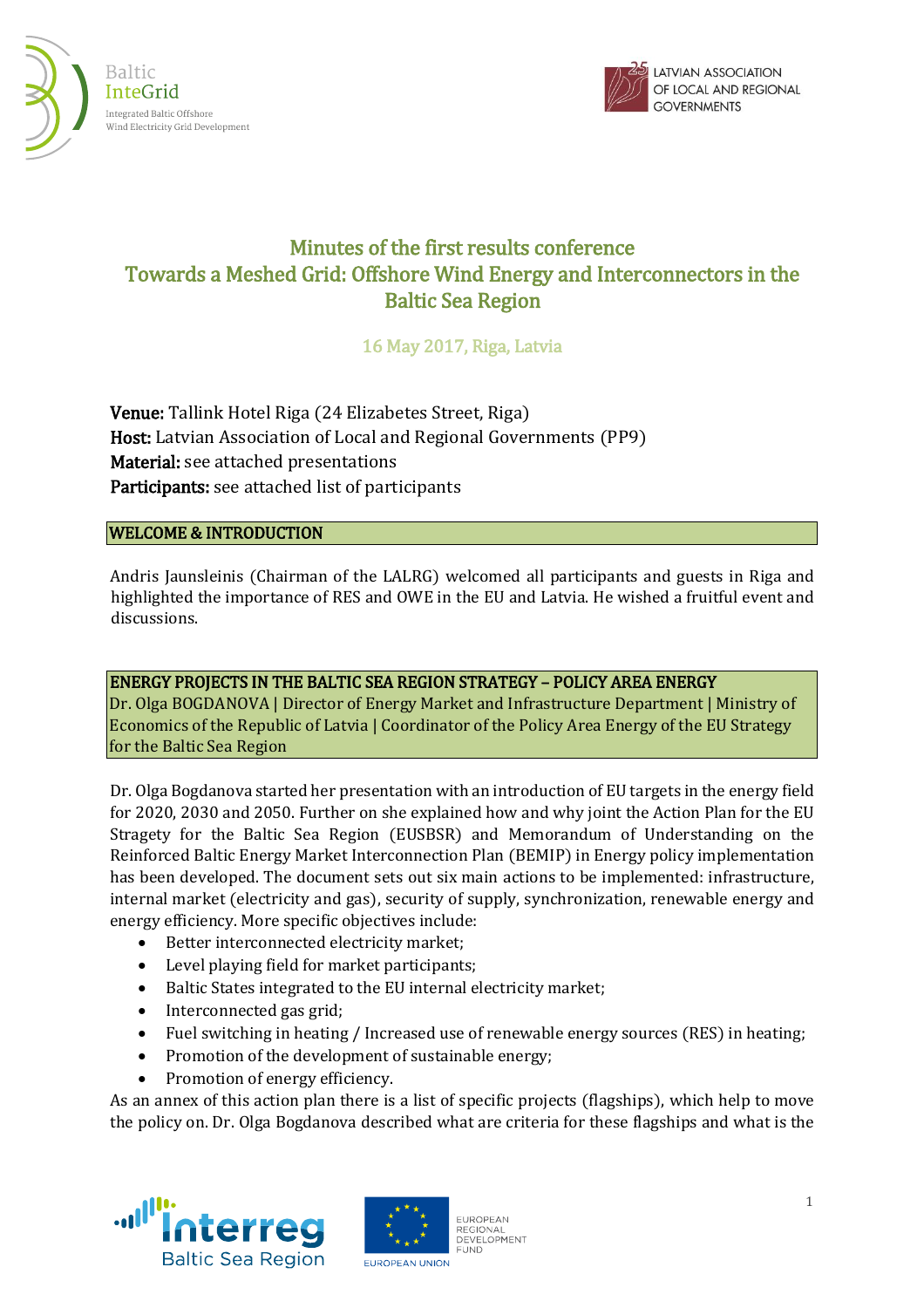



process of receiving such flagship status, explaining that it does not automatically grant funding for projects. She briefly told about the funding options in the programme INTERREG Baltic Sea Region and showed statistics on approved and pending projects. An extensive list of current flagships, including their aims and main activities where presented (please see materials attached). After that she pointed out some common issues that unapproved projects are having and what could be the solutions, to receive approval in other calls.

# WIND POWER IN LATVIA

## Paulis BARONS | Board Member Latvian Wind Energy Association

Paulis Barons started his presentation with some facts on Offshore Wind Energy (OWE) in Europe. He showed daily wind (onshore and offshore) energy statistics fro[m www.windeurope.org/daily](http://www.windeurope.org/daily-wind/)[wind/,](http://www.windeurope.org/daily-wind/) where the share of wind energy in electricity demand normally doesn't exceed 15%. He also showed some figures on economic benefits from the OWE industry in Europe, as well as how investments in the wind energy (offshore and onshore) has grown and will grow from 2001 to 2030. The map of Baltic Sea wind speeds was shown, where highest speeds in the whole Baltic Sea are near the Latvian coast (up to 9,8 m/s).

Further Paulis Barons introduced participants with the current electricity situation in Latvia. For example, Latvia is importing electricity around 1/3 of total consumption (2 TWh per year), which costs around 83 million euros. In his opinion OWE industry is not developed in Latvia yet due to lack of political will and pointed out that legal environment is too complicated here. He mentioned that few years ago, there were two OWE projects in Latvia to be implemented, however they were canceled and investments went somewhere out of the country. Afterwards, Paulis Barons showed a picture of a offshore wind farm called *Veja Mate* (Germany), which is the Latvian name for Mother of Wind. With a stint of irony, he concluded that a project implementer, who probably was unable to implement OWE project in Latvia, has been able to do in Germany.

However, there is a good potential for OWE implementation in Latvia due to high wind speeds in the coast and relatively good grid with 300 MW capacity, which is enough for OSW transmission.

 OFFSHORE WIND ENERGY AND ELECTRICITY GRIDS: PLANS AND SYNERGIES IN ESTONIA Tuuliki KASONEN | General manager | Project Manager of Wind Power Cluster | Estonian Wind Power Association

Tuuliki Kasonen introduced herself, her organization and the content in her presentation. The presentation started with an overview on Estonian energy policy in relation to offshore wind energy. In this decade, legislation documents have been adopted in a way that offshore wind farms can be built in Estonian waters. Several of these documents were mentioned by Tuuliki Kasonen, where the newest adopted in 2016 is Energy Market Development Plan 2030+, which foresees a





**EUROPEAN** REGIONAL<br>DEVELOPMENT **FUND**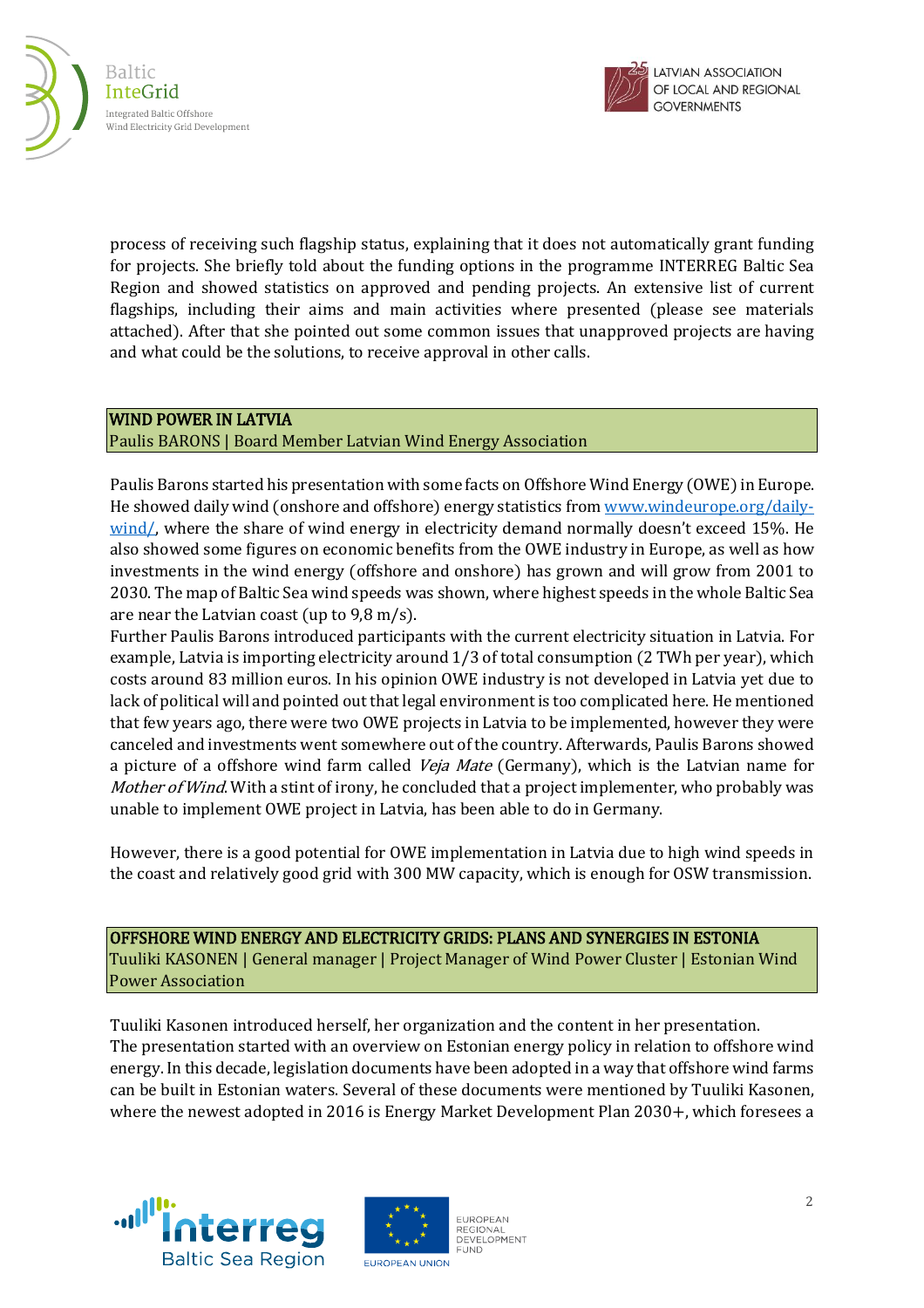



50% share of renewable energy sources in local electricity consumption by 2030. This share could be even higher, in case of successful cooperation with other countries.

Then she mentioned two spatial plans: national plan "Estonia 2030+" and MSP (in two areas of the sea), which have foreseen special areas for offshore wind farm development. Further on she introduced audience with an upcoming Hiiumaa OWE farm project developed by 4Energia, which is planned to be built in the shoals in the North-West and North of the Hiiumaa island coast with a planned capacity of 700 to 1100MW. She then showed maps depicting several changes of potential wind farm locations during the project development lifetime of 10 years. The other project she mentioned is in the Gulf of Riga (Liivi laht), an OWE Farm developed by Eesti Energia with a planned capacity of 960 MW. Environmental impact assessment for this project starts in 2017.

Tuuliki Kasonen finished her presentation with the possible future synergies in the energy production, also mentioning Baltic synchronization to the continental power grid.

Responding to one of the questions from the audience Tuuliki Kasonen confirmed that the economic opportunities ofOWE industry have been studied (through international consultancies) and it showed that Estonia may not build wind turbines, but it can build (ice resistant) foundations for wind turbines, provide operation and maintenance, as well as logistics. On the question about the public acceptance of OWE, she responded that it is quite a struggle, because "I don't want to pay for it" attitude stands higher than the positive impact on the climate.

# UNLOCKING THE OFFSHORE WIND POTENTIAL IN THE BALTIC SEA REGION: THE ROLE OF POLICY AND REGULATION

Lasse SUNDAHL | Project Manager | Group Regulatory Affairs | DONG Energy

Lasse Sundahl introduced himself and started with a reflection on what he has heard so far on the wind energy situation in Latvia and Estonia, pointing out that there are no cost challenges of OWE technology any more, but rather policy challenges to be overcome, particularly in Latvia. Then he introduced the audience the content of his presentation.

The presentation started with an introduction to DONG Energy, which mainly develops, constructs, owns and operates offshore wind farms in Denmark, Germany, the Netherlands and the UK (in the North Sea). Then he displayed a map with locations of all DONG Energy offshore wind farms (operational and under construction) including projects in the USA and Taiwan. There are no wind farms in the Baltic Sea yet. He explained how the company is organized and what are the core competencies.

Further on Lasse Sundahl showed a graph that demonstrates how levelised costs of electricity have rapidly decreased for society year by year with the development of the OWE capacities - from 156 EUR/MWh in 2014 to 62 EUR/MWh in 2017. He stressed that, the bigger turbines get, the cheaper electricity gets. Every new turbine built turns subsidies away and to get a subsidy-free energy there are several factors to be fulfilled - reliable market prices, decommissioning of fossil based generators, enhanced transmission grid, electrification and improved market design.





**EUROPEAN** REGIONAL<br>DEVELOPMENT **FUND**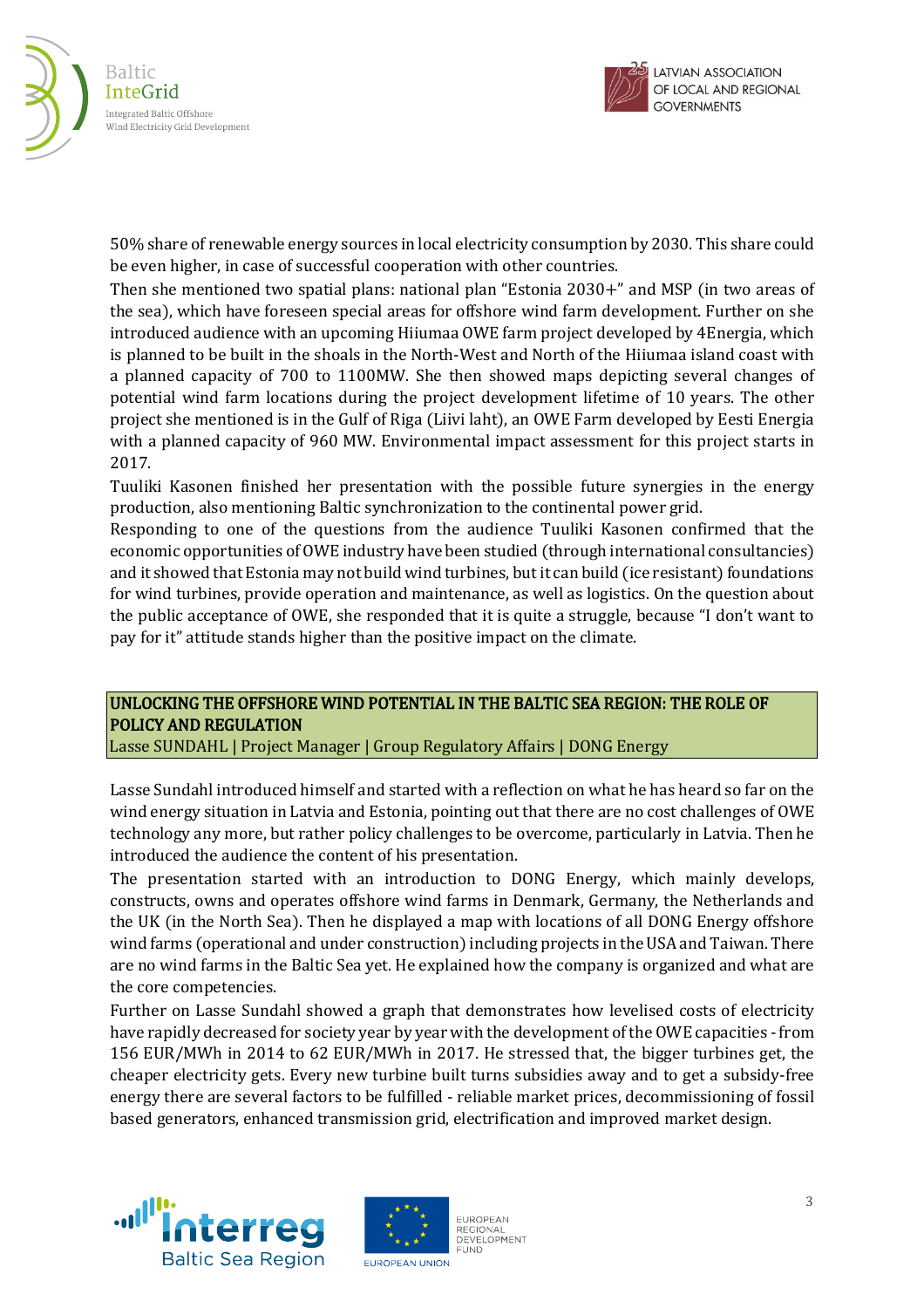



Lasse Sundahl continued with the Baltic Sea comparison to the North Sea and explained his view on the key factors for unlocking the OWE potential in any sea:

- 1. Volume to continuously drive costs reductions through scale and competition;
- 2. Grid development to access demand and drive cost reductions through competition and innovation.

He compared two models for OWE site selection process – centralized and decentralized, pointing out the positive and negative sides of both.

Meshed grid in his opinion is quite suitable for the Baltic Sea due to small distances from shore. He finished his presentation with some key messages:

- OWE is on the track to a subsidy free existence;
- The Baltic Sea has the potential to benefit from a subsidy free OWE model, but countries in the region need to act;
- Prepare for competition in site selection and investigation;
- Combine offshore wind parks and transmission assets in projects to reduce costs through innovation and competition;
- Facilitate market driven engagement of developers in offshore grid development in general;
- Grand master plans risk locking in solutions and technology;
- In the Baltic Sea, the shore is never very far away...

In the following, several questions from the audience were adressed, where the main conclusions include:

- DONG Energy is not operating in the Baltic Sea region due to small volume  $\sim 1/5$  of the North Sea potential;
- In the wind energy industry, there are partnerships needed for co-optimization of resources, which leads to innovation and turns OWE into a competitive energy resource.

#### NORTH SEA OFFSHORE VISION – TIPS FOR THE BEMIP REGION Izabela KIELICHOWSKA | Industrial Energy Strategy and Implementation | Ecofys

Izabela Kielichowska started her presentation with the introduction of Ecofys, which is a global company with the mission to enable sustainable energy for everyone. Ecofys has more than 30 years of experience in developing and evaluating policies, sustainability strategies, and scenarios for companies and sectors.

First Izabela Kielichowska looked at the offshore development in the Baltic Sea region, providing an overview of the BEMIP policy context, mentioning Memorandums of Understanding signed in 2009 and 2015. Then a map was shown with a forecast for RES share by country in 2030, where the most ambitious targets are to be reached in Norway and Denmark (more than 70%). Next to it the Baltic offshore development landscape (MW) was shown from operating to dormant OWE.





**EUROPEAN** REGIONAL<br>DEVELOPMENT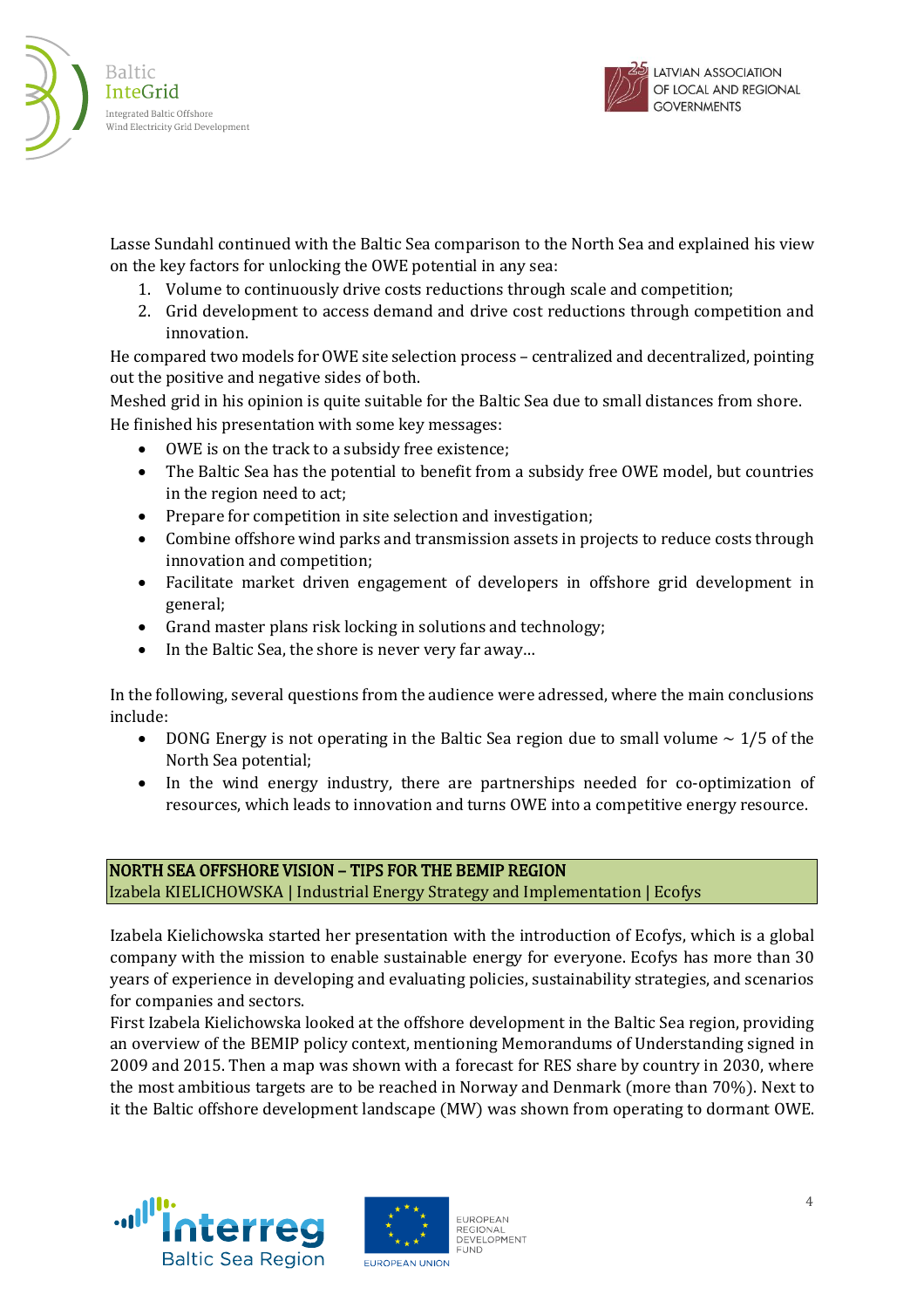



She continued with the current policies on the targets and support schemes in the countries of the Baltic Sea region.

Izabela Kielichowska then switched to the North Sea region, mentioning that OWE development came bottom-up (unlike in the Baltic Sea region), which in some way has pushed the policy development. She then explained the current policy targets and support in the region, where all countries offer allocation of support via auctions.

A North Sea vision for RES was presented, which foresees that 35% (230 GW) of overall power production could come from OWE by 2045. Several factors to be fulfilled for the vision to come true were presented in detail (please see materials attached).

Afterwards Izabela Kielichowska stated, why meshed grids (coordinated approach) are better than the radial, pointing towards all the aspects of each approach.

The main conclusions of the presentation include:

- The Baltic Sea region pioneered in regional energy cooperation and wind offshore developments;
- The North Sea offshore wind power has been developing much faster over the last 7 years due to ambitious long term targets and goals;
- The North Sea region is currently a role model in regional offshore developments;
- The North Sea vision estimates wind offshore can cover up to 35% energy production in the region;
- A concerted action is needed in the region to:
	- Coordinate policies and regulatory framework;
	- Develop joint approaches to spatial, grid and capacity planning;
	- Increase interconnectivity;
	- Optimize the use of flexibility resources.
- Meshed grid gives more broad benefits but also requires a coordinated action;
- The same principles, applied in the Baltic Sea region will drive OWE developments in a cost-efficient way, contributing to economic and environmental welfare of the region and increased security of energy supply.

# INSIGHTS INTO BALTIC INTEGRID AND BALTIC OFFSHORE GRID FORUM

Anika Nicolaas Ponder | Project Manager | Institute for Climate Protection, Energy and Mobility

Anika Nicolaas Ponder, project manager at the Institute for Climate Protection, Energy and Mobility (IKEM) introduced stakeholders to the project, its aims, main activities and outputs, as well as current state and the potential of the OWE in the Baltic Sea region and its further development through Baltic Offshore Grid, which the Baltic InteGrid project is striving for.

# FLASHLIGHTS FROM THE PROJECT AND PROJECT PARTNERS



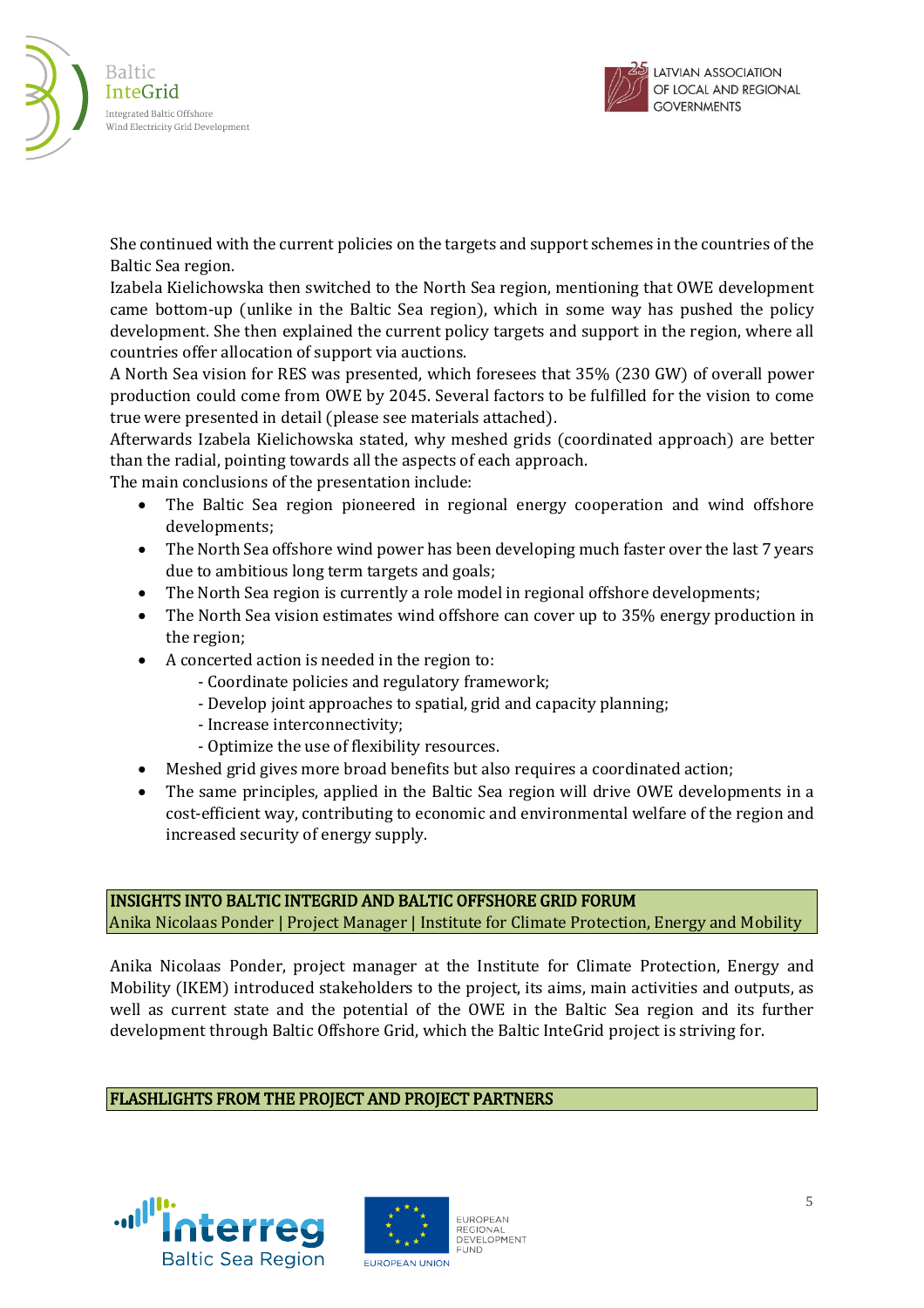



This part of the conference was divided into three parts based on the work done so far in the different Groups of Activities (GoAs) of the project:

- Policy & Regulation;
- Environment & Society;
- (Prefeasibility) case studies.

#### POLICY & REGULATION

Francesca Klein from IKEM (Germany) explained how the project partnership is working together on the GoA 3.1 'Policy & Regulation', and provided an overview of their sources of regulations on an international, EU and national level. Francesca Klein informed that a draft inventory of political, legal and regulatory issues on country level (transmission and electricity production) has been developed, which is in the review and editing process. Stakeholders were invited to fill in a questionnaire (distributed during the conference) to see receive input on the most relevant areas for development of the OWE from their perspective.

#### ENVIRONMENT & SOCIETY

Magdalena Karlikowska of the Foundation for Sustainable Energy (Poland) introduced the audience to the the process of developing an Impact Mitigation Strategy for the Baltic Offshore Grid which is being elaborated with an aim to:

- establish standards of environmental and socio-economic impact analysis and mitigation strategy for offshore grid infrastructure;
- identify environmental and social impacts;
- identify best practices for impact mitigation;
- analysing offshore and onshore impacts of the Baltic Offshore Grid (BOG);
- create a mitigation strategy for the BOG;
- provide guidelines for environmental surveys in the process of an environmental impact assessment for the BOG.

She informed on what has been done so far and on the ongoing work in the GoA. The structure of the document was presented, with a detailed insight into each component. The presentation was finished with on overview of the following steps in the further development of the strategy.

## (PREFEASIBILITY) CASE STUDIES

Presentation was divided into two parts, where Andreas Moser from Lund University (Sweden) presented the Polish-Swedish-Lithuanian case study – scenarios, assumptions, ideas of technology and grid layout and the next steps to be taken. Whereas Thilo Krupp from the